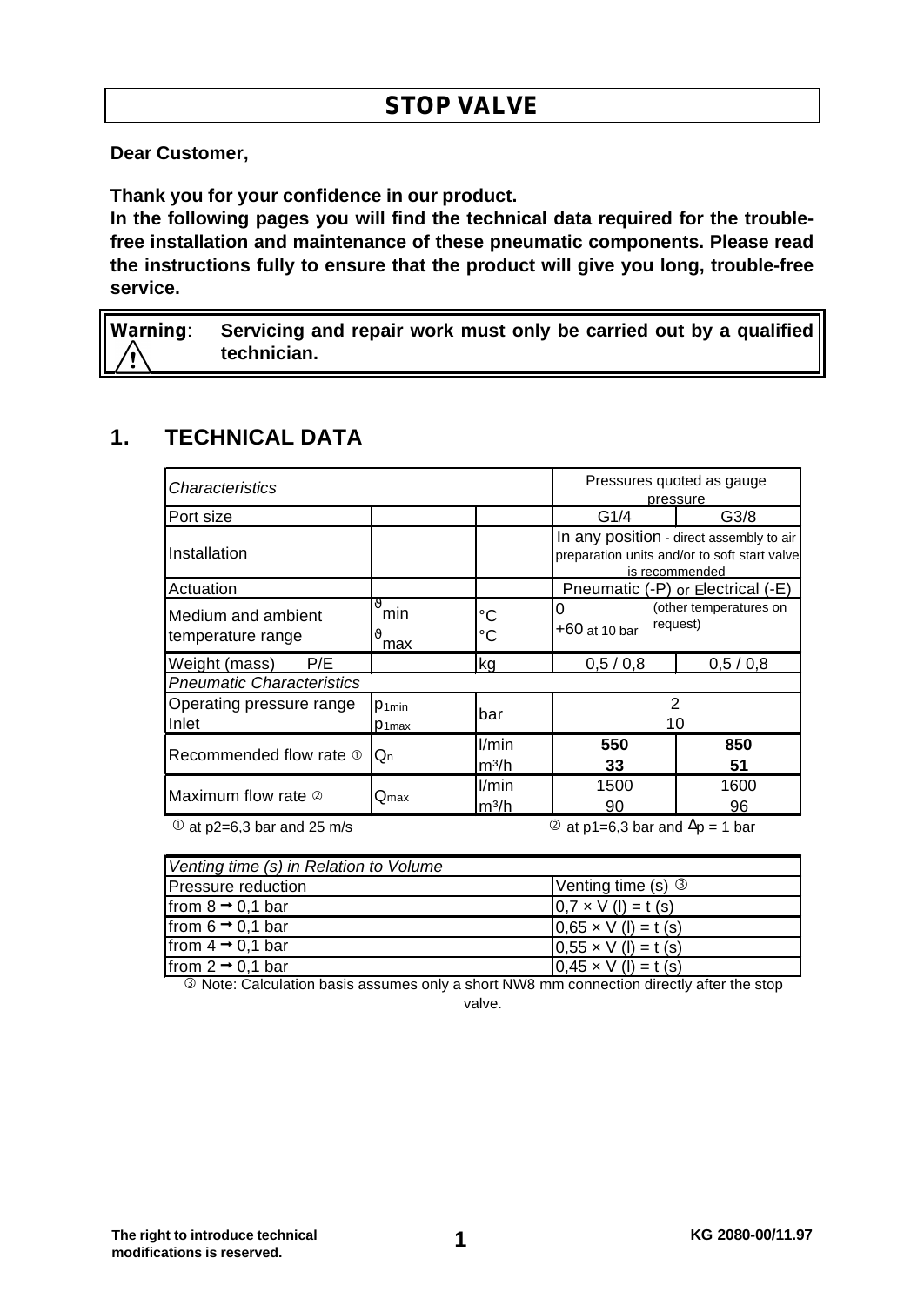# **2. INSTALLATION INSTRUCTIONS**

**Warning**: **The unit must only be used in industrial applications for compressed air. To avoid danger of injuries, the compressed air system must be fully depressurized while pneumatic components are being installed. Electrical connection work must be done by a qualified technician.**

- **1. Clean any rust particles or other dirt out of the tubing.**
- **2. Fit a mounting bracket, if applicable.**



- **supply (electrically actuated valve) or connect the compressed air control line to the valve (pneumatically actuated valve).**
- **5. Turn on the compressed air supply.**

## **3. MAINTENANCE**

**The stop valve itself is maintenance-free. The compressed air system as a whole must be correctly maintained (air filtered and dewatered).**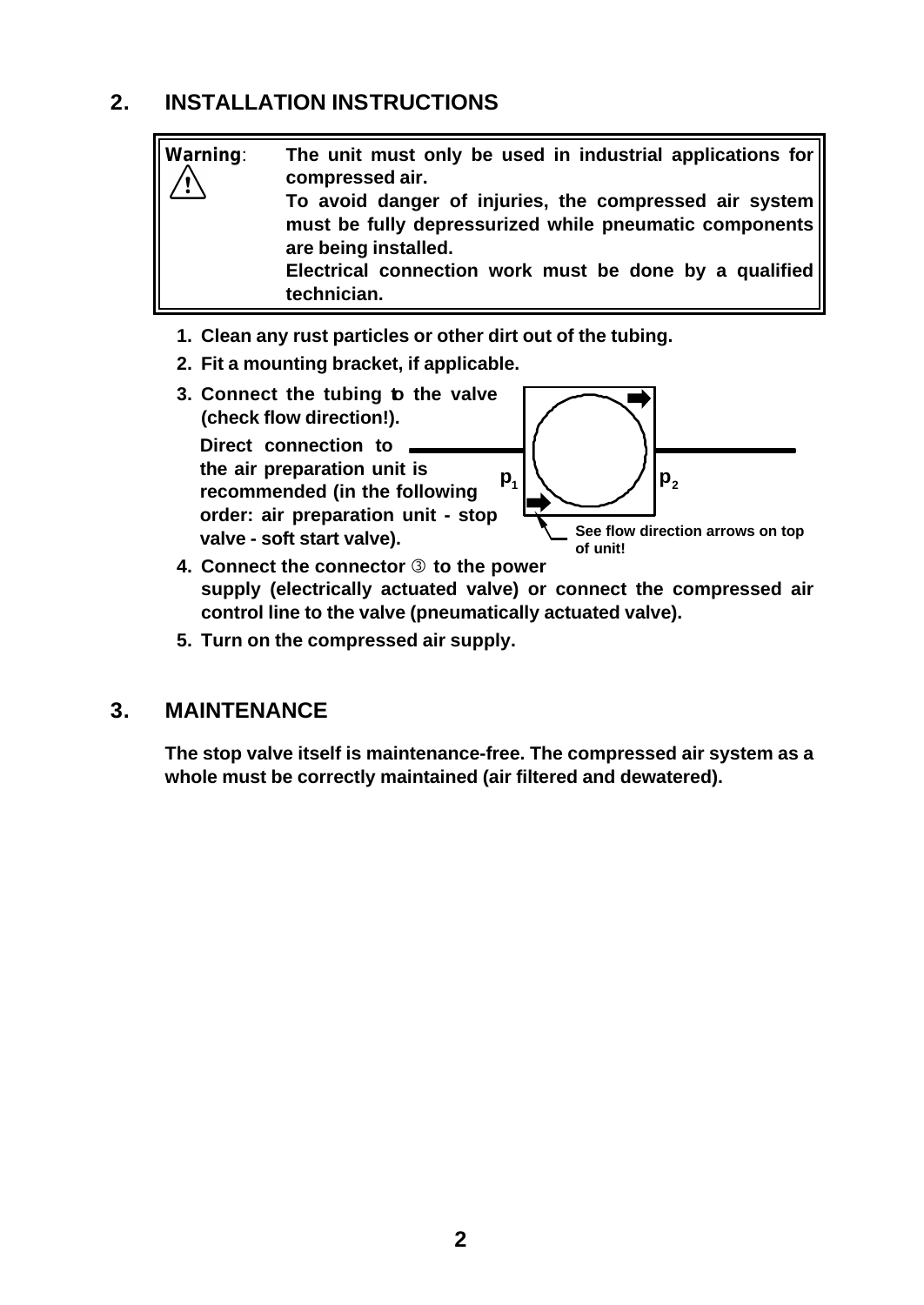

- **4. Take O-ring**  $\emptyset$  13  $\times$  2  $\emptyset$  out of cap  $\emptyset$ .
- 5. Take O-ring  $\varnothing$  35  $\times$  2  $\varnothing$  out of housing  $\varnothing$ .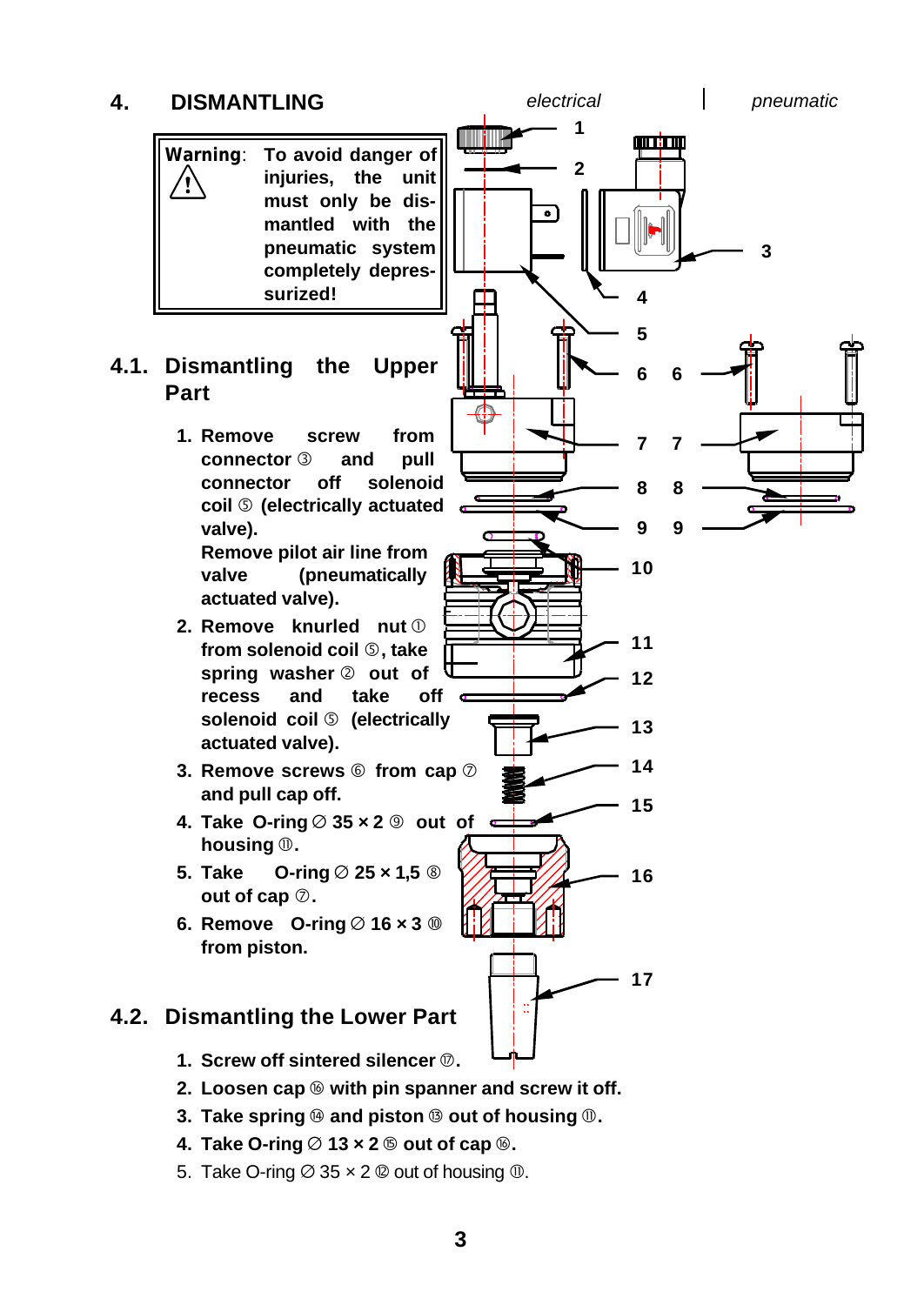# **5. REASSEMBLY**

**Reassembly of the unit is carried out in reverse order.**

**Note: If new seals are fitted, grease them thoroughly before fitting.**

### **5.1. Reassembly of Upper Part**

- **1.** Place O-ring  $\emptyset$ 35  $\times$  2  $\emptyset$  in housing  $\emptyset$ .
- **2. Place O-ring**  $\varnothing$  **25**  $\times$  **1,5**  $\circledcirc$  **in cap**  $\varnothing$ **.**
- **3. Push cap on (hole in cap and in housing must line up) and secure with the screws**  $@$ **.**
- **4.** Push solenoid coil **©** with recess upwards on cap  $\oslash$ , lay spring **washer**  $\oslash$  **in recess and secure with knurled nut**  $\oslash$ **.**
- **5. Push connector** É **on and secure with screw. Make sure that rubber** gasket  $\circled{a}$  is in place between connector and solenoid coil.

## **5.2. Reassembly of Lower Part**

- **1.** Insert spring  $\circledast$  and piston  $\circledast$  in housing  $\circledast$  and centre them on valve **plunger.**
- **2. Screw on cap** î **and make sure that piston** ë **remains centred, then tighten with pin spanner.**
- **3. Screw on sintered silencer**  $\mathcal{D}$ .

### **6. DISPOSAL**

**The method of disposal of packaging and discarded parts must comply with local regulations.**

## **7. ASSEMBLY OF SEVERAL COMPONENTS**

**Only components of the same size can be assembled into combined units. 5**

**1. Remove the black cover plates from the inlets and outlets of the components you wish to assemble. The coloured cover plates remain in place.**